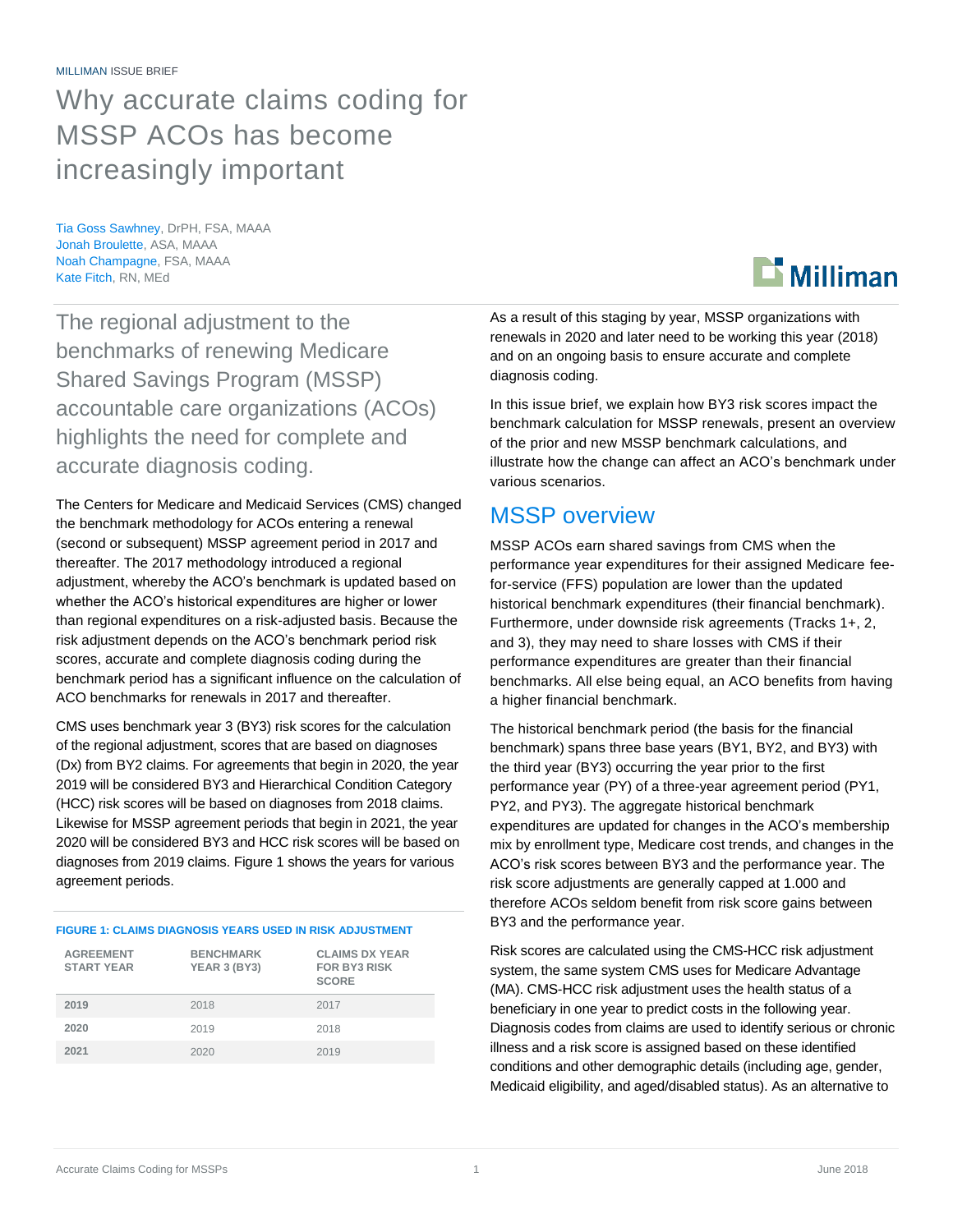the coding intensity adjustment made in MA, ACO risk scores are normalized to the national ACO-assignable population.

# Risk adjustment for first agreements (and pre-2017 renewals)

For ACOs in their first agreement periods, or in an agreement that renewed prior to 2017, CMS uses risk adjustment in two instances within the calculation of the financial benchmark. Each instance uses the change in the normalized risk score rather than the risk score itself.

In the first use of risk adjustment, BY1 and BY2 expenditures are updated to BY3 risk levels as part of the calculation of the threeyear weighted historical benchmark. If an ACO's risk score in BY3 is higher relative to BY1 or BY2, then the BY1 and BY2 expenditures are both adjusted upward, increasing the ACO's benchmark. Conversely, a BY3 risk score that is lower than BY1 or BY2 will result in a reduction to the benchmark. There are no caps or other restrictions on this risk adjustment.

In the second use of risk adjustment, the change in risk score between BY3 and the performance year (a gap of between one and three years) is used to update the historical benchmark expenditures before comparison to the performance year. There is a cap on this adjustment that precludes most upward adjustments but allows for full downward adjustments. As a result, an ACO that has a larger portion of higher-risk beneficiaries attributed to its population over time, or that improves the accuracy of diagnosis coding for its ACO members, will not receive an upward adjustment to its benchmark. In contrast, an ACO with a population whose overall risk decreases in the performance years, or does not keep up with the national trend in diagnosis coding during the performance years, will have its benchmark reduced.

Because of the cap, upward adjustments are at most small. CMS compares "continuously assigned" beneficiaries in the performance year to the BY3 "continuously assigned" beneficiaries and caps the risk score increase at 1.00 plus the change in the demographic component of the risk scores. CMS includes any beneficiary for whom the ACO provided any primary care services during the prior year as "continuously assigned," even if that beneficiary did not meet ACO attribution criteria. Such beneficiaries often make up 80% or more of an ACO's assigned population. The remaining beneficiaries are truly new to the ACO and changes in their risk scores between BY3 and the performance year are not capped.

In both instances of risk adjustment, an ACO is only advantaged or disadvantaged based on how its risk score grows relative to the

national trend in diagnosis coding (aka, risk adjustment "creep" approximately 2% per year between 2013 and 2016 as reported in ACO settlement reports). ACOs are not rewarded for accurate and complete diagnosis coding or penalized for a lack thereof.

Figure 2 illustrates an ACO benchmark calculation under three different benchmark year risk score scenarios for an ACO in its first agreement period. While risk score trend impacts the benchmark (Scenario 1 vs. Scenario 2), the absolute value of the risk factors do not impact the benchmark (Scenario 2 vs. Scenario 3).

### **FIGURE 2: ACO FIRST AGREEMENT**

#### **SIMPLIFIED CALCULATION OF BENCHMARK1**

|                                                                   |                                                      | <b>ACO</b> |                 | Region |                  |                                |  |
|-------------------------------------------------------------------|------------------------------------------------------|------------|-----------------|--------|------------------|--------------------------------|--|
| Scenario                                                          | <b>BY1</b>                                           | <b>BY2</b> | BY <sub>3</sub> | BY3    | <b>Benchmark</b> | <b>Benchmark</b><br>vs. Scen 1 |  |
|                                                                   |                                                      |            |                 |        | (3)              |                                |  |
| <b>All Scenarios</b>                                              |                                                      |            |                 |        |                  |                                |  |
| ACO PBPY Exp (2)                                                  | \$10,000                                             | \$10,200   | \$10,404        | n/a    |                  |                                |  |
| <b>National Trend</b>                                             |                                                      | 2.0%       | 2.0%            | n/a    |                  |                                |  |
| Weights                                                           | 10%                                                  | 30%        | 60%             | n/a    |                  |                                |  |
| Normalized Risk Scores (Scenarios 2 and 3 increasing 1% per year) |                                                      |            |                 |        |                  |                                |  |
| Scenario 1                                                        | 1.000                                                | 1.000      | 1.000           | n/a    | \$10,404         |                                |  |
| Scenario 2                                                        | 0.950                                                | 0.960      | 0.969           | n/a    | \$10,456         | 100.5%                         |  |
| Scenario 3                                                        | 1.050                                                | 1.061      | 1.071           | n/a    | \$10,456         | 100.5%                         |  |
| Conclusion                                                        | Risk score trend has some impact (Scenario 1 vs. 2): |            |                 |        |                  |                                |  |
|                                                                   | Risk score level has no impact (Scenario 2 vs. 3)    |            |                 |        |                  |                                |  |

(1) Actual benchmark calculation is by enrollment type

(2) ACO Per Beneficiary Per Year Expenditures (PBPY), increasing 2% a year (3) CMS MSSP Specifications versions 5 (2017) and 6 (2018)

### Risk adjustment for renewals

Per the CMS ACO list, more than 200 ACOs may renew in 2019 and an additional 160 may renew in 2020. These renewing ACOs will be subject to the regional adjustment.

For renewals in 2017 and later, the regional adjustment is the third instance where risk adjustment is utilized by CMS when developing a financial benchmark. Unlike the first two instances, the regional adjustment relies on the absolute value of the ACO's risk score, specifically the ACO's BY3 risk score.

Under the renewal methodology, CMS continues to calculate historical benchmarks as described above, but then adjusts these benchmarks based on the difference between the ACO's aggregate benchmark expenditures and BY3 regional expenditures, where regional expenditures are risk-adjusted to the ACO's BY3 risk score. The ACO gets an upward adjustment to its benchmark if its BY3 expenditures are less than regional riskadjusted expenditures and a downward adjustment if its BY3 expenditures are greater than regional risk-adjusted expenditures.